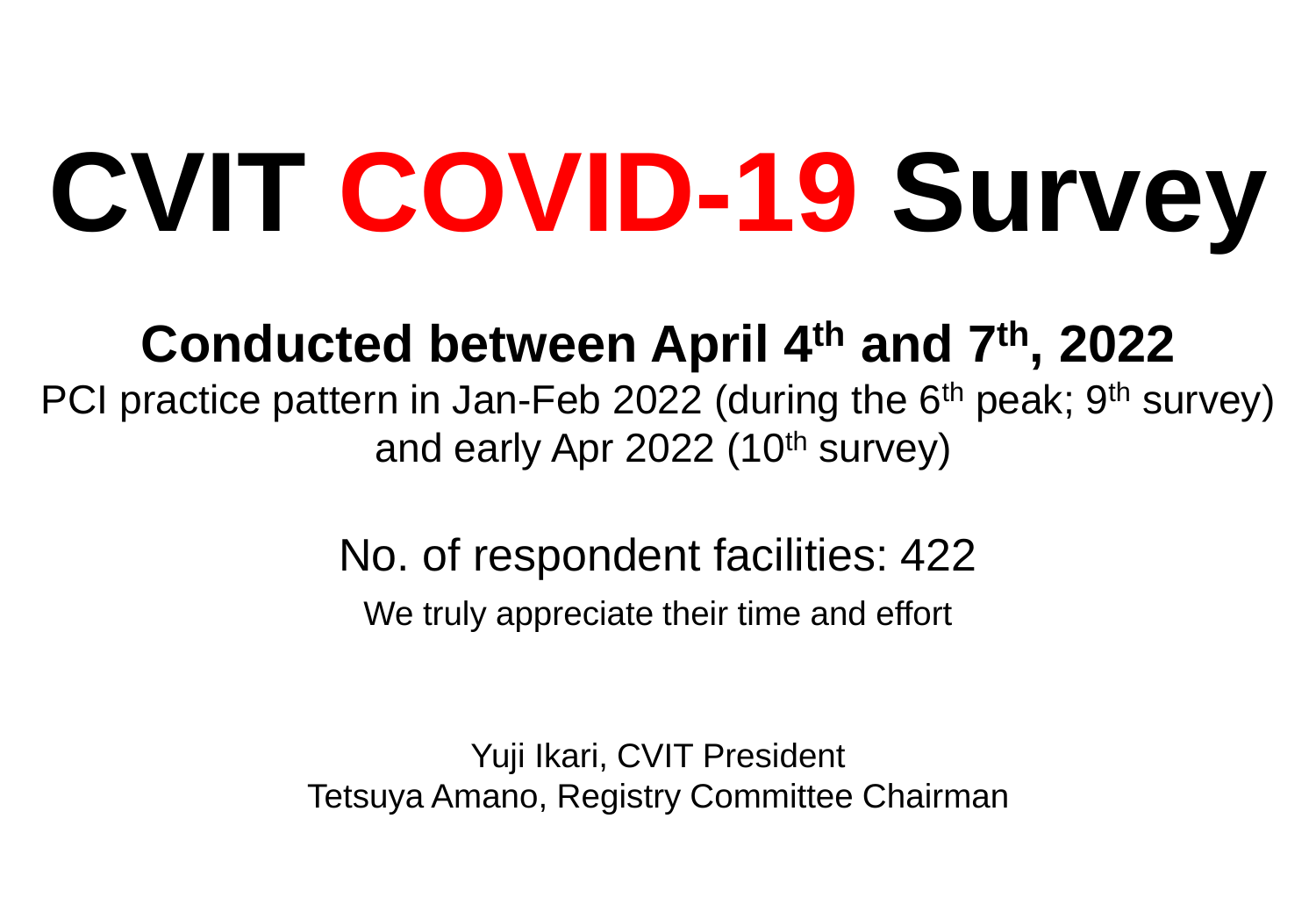#### **Number of questionnaire responses by prefecture: Total 422 facilities**

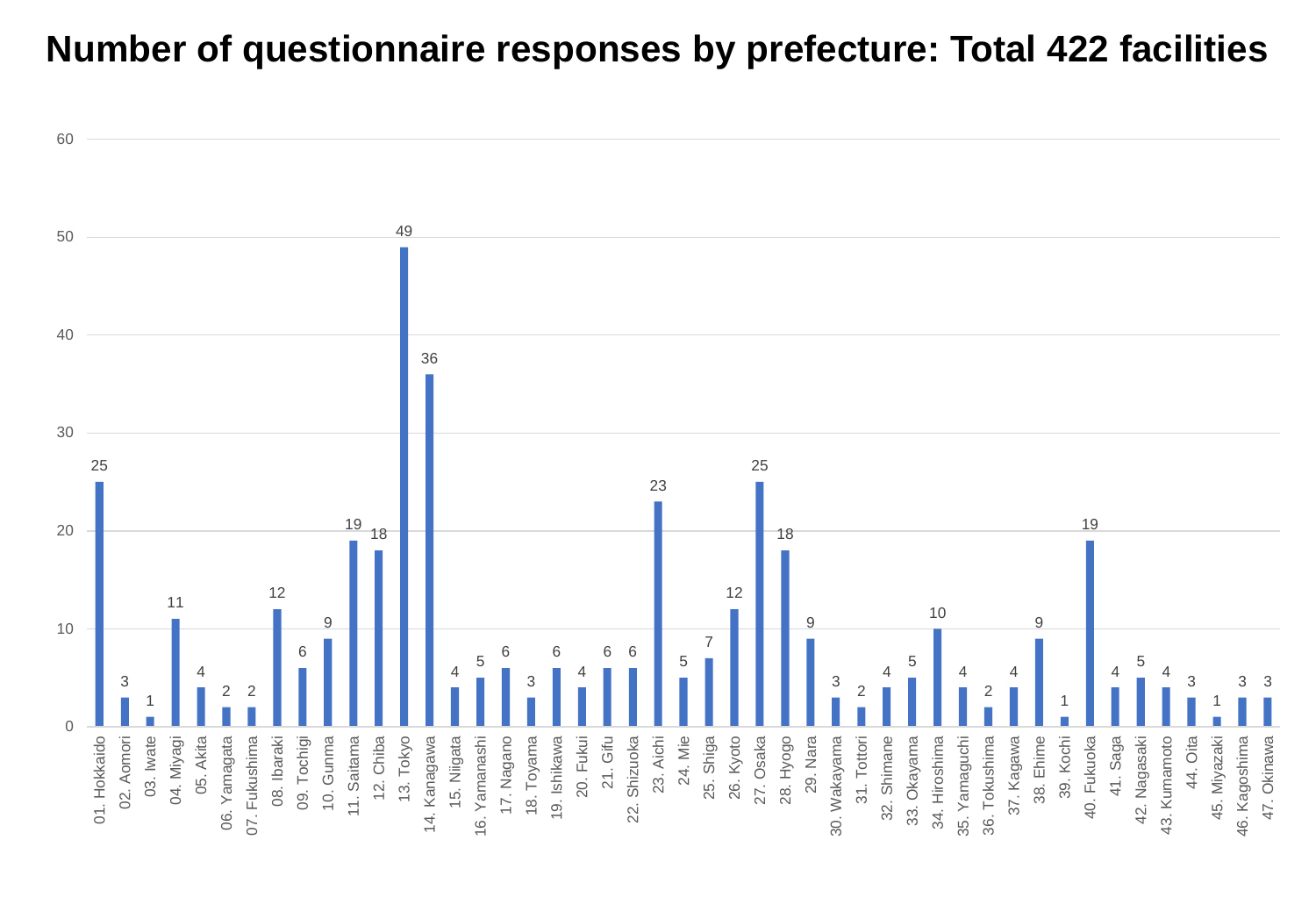### **General emergency room demand**





Reference to restrictions due to COVID-19

As of mid-December 2020 (2nd wave): 39% As of mid-February 2021 (3rd wave): 40% As of early May 2021 (4th wave): 42% As of early September 2021 (5th wave): 43%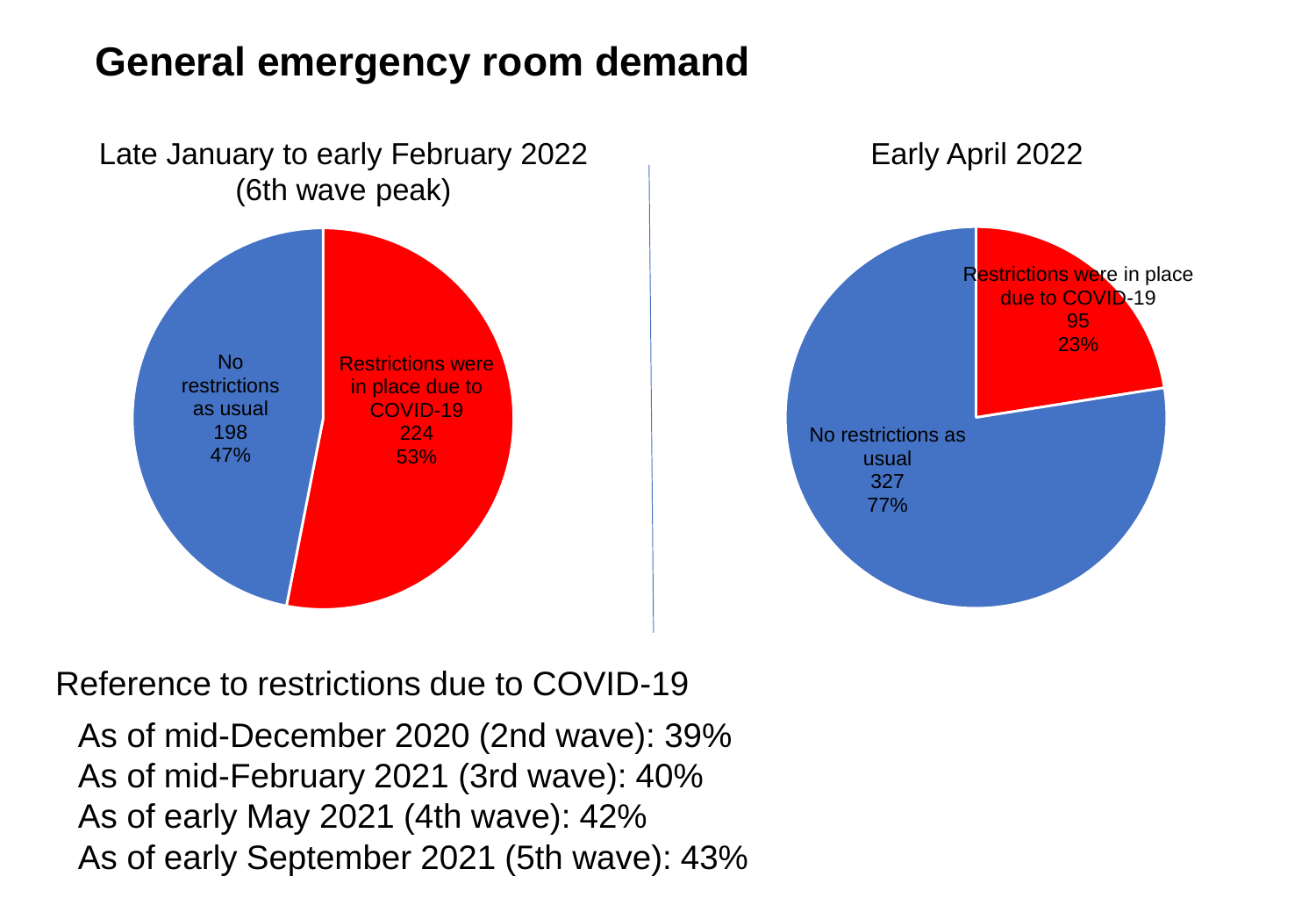## **STEMI treatment**

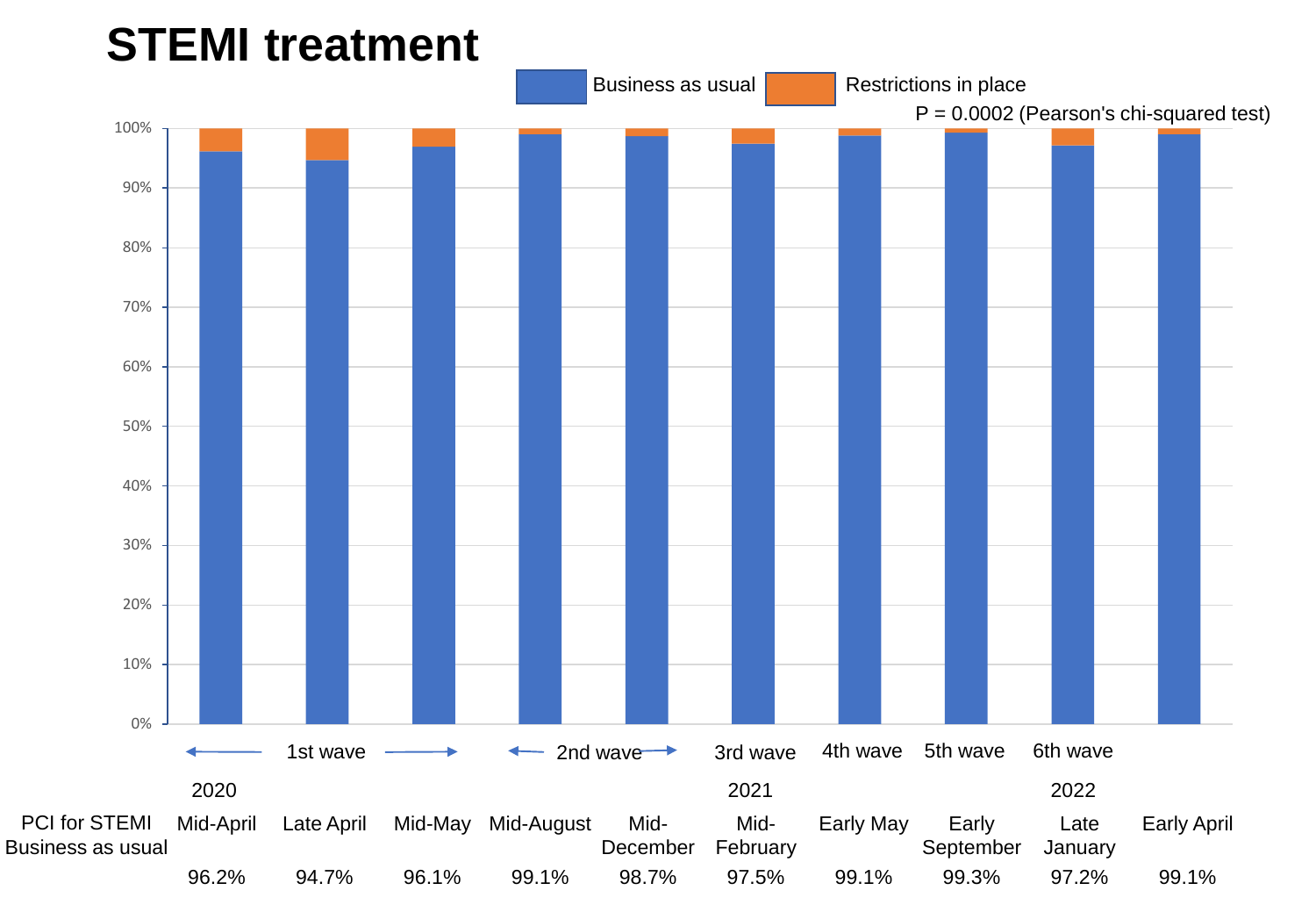# **ACS emergency room demand**

As of early May 2021 (4th wave) (430 respondent facilities)



Late January to early February 2022 (6th wave peak) (422 respondent facilities)



As of early September 2021 (5th wave) (430 respondent facilities)

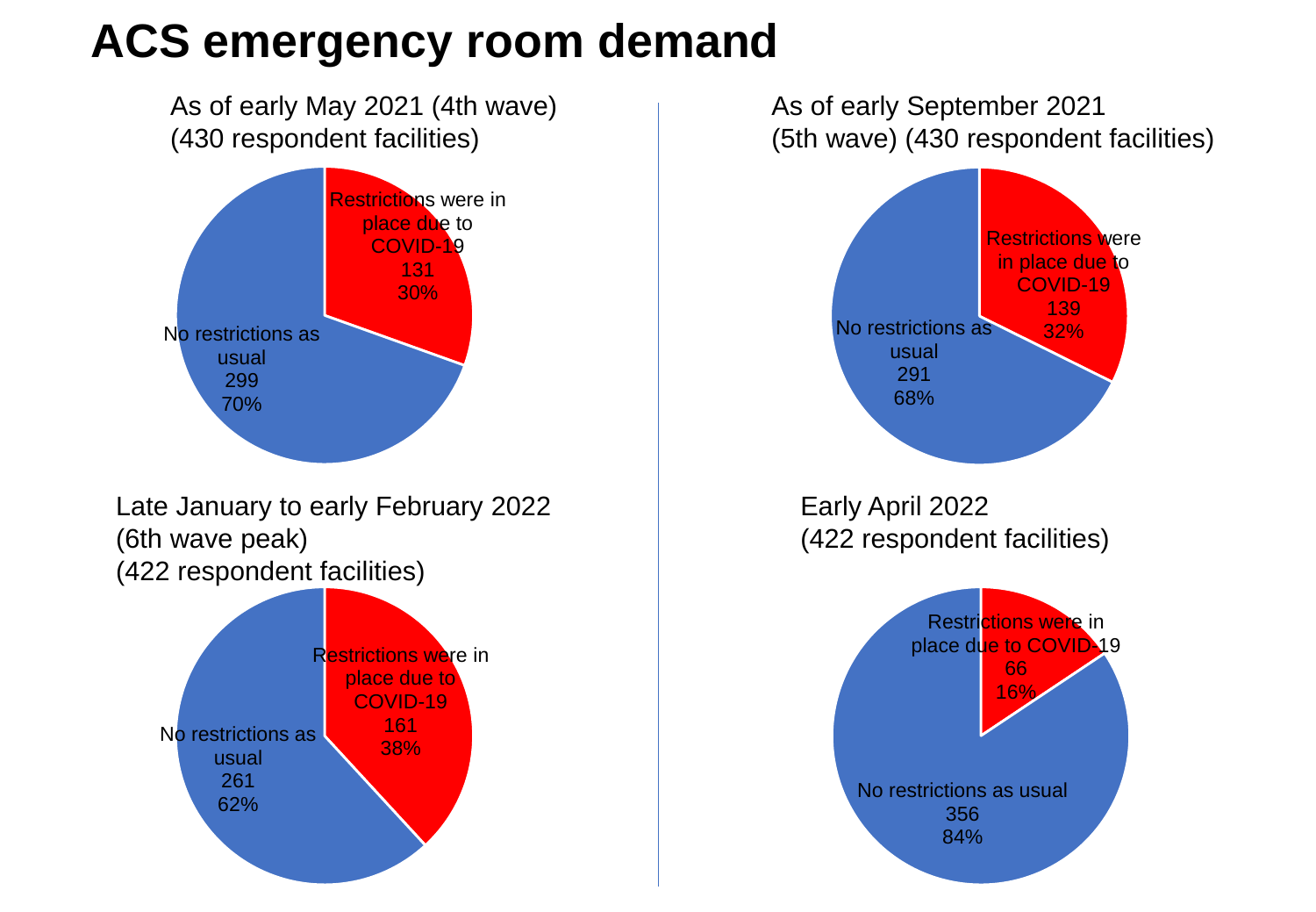# **Emergency framework/STEMI handling**

- During the fourth and fifth waves, medical restrictions of one kind or another were placed on about 30% of facilities providing emergency medical services; however, this number increased to a little less than 40% during the sixth wave. However, it showed a recovery trend in April 2022.
- Primary PCI was performed in 97.2% of respondent facilities even during the sixth wave peak, and performed in 99% or more of them in April 2022 as usual.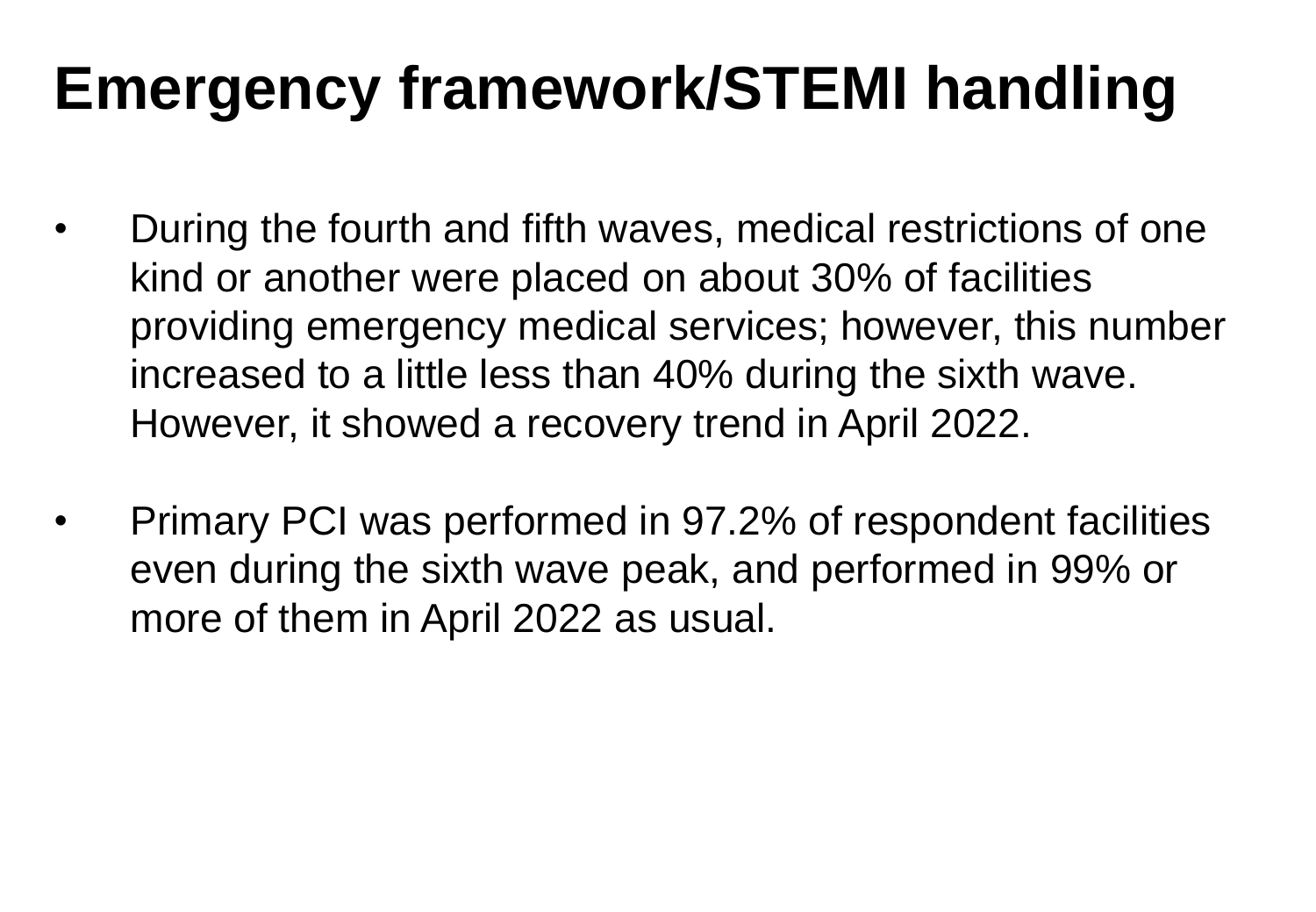# **STEMI patient screening**

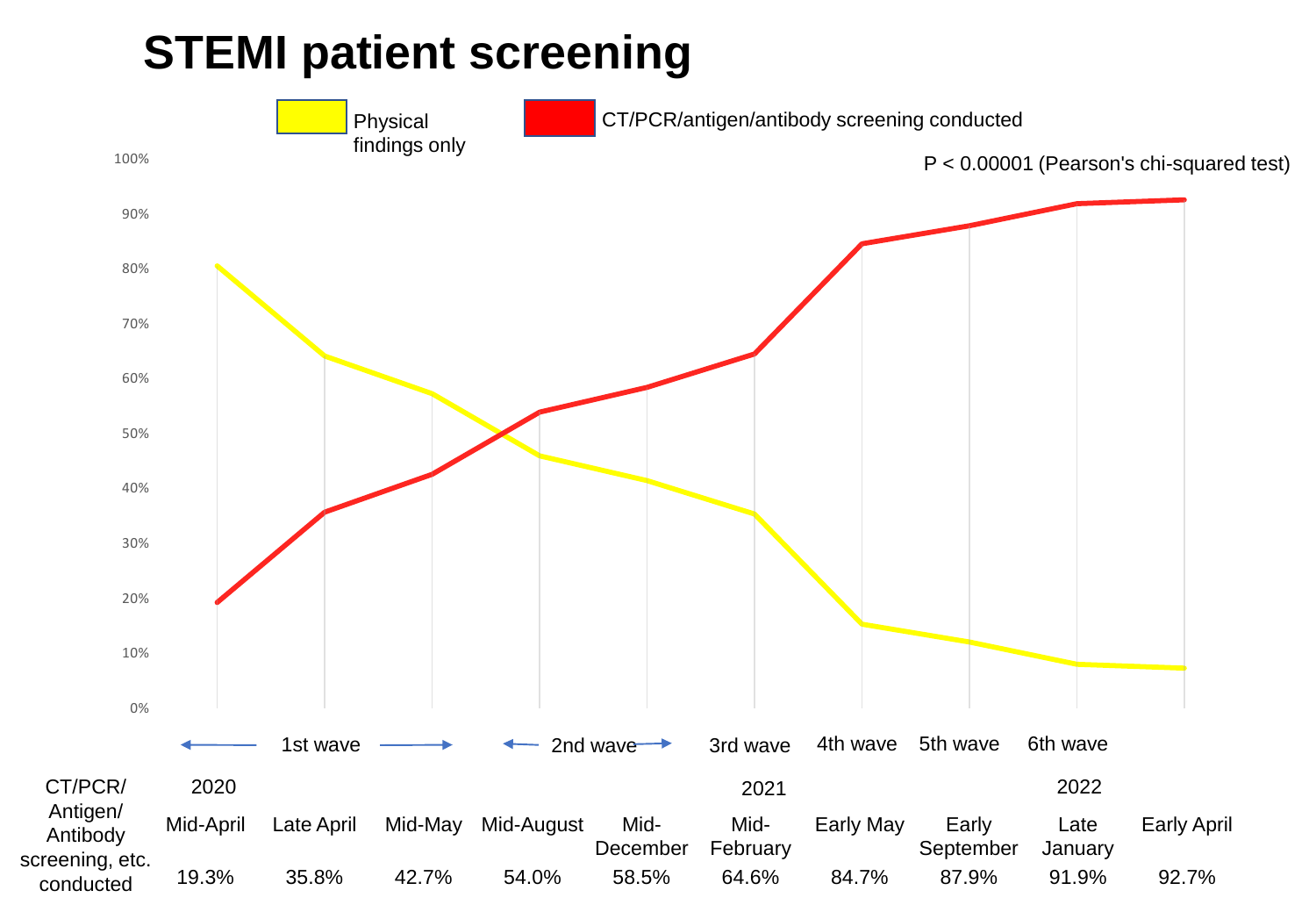#### **COVID-19 screening for STEMI cases (Multiple responses permitted)**

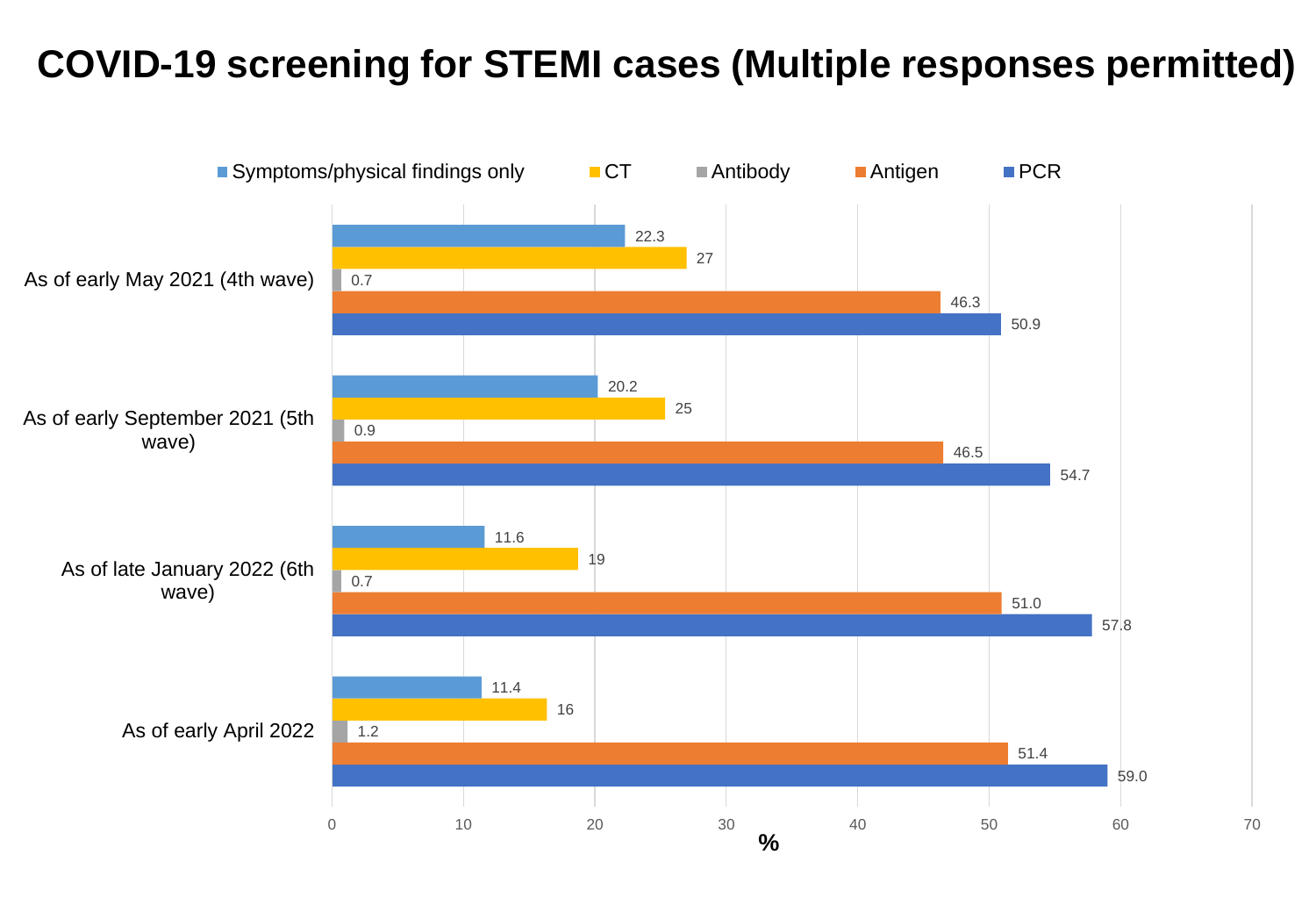#### **COVID-19 screening for STEMI cases (Multiple responses permitted)**



**%**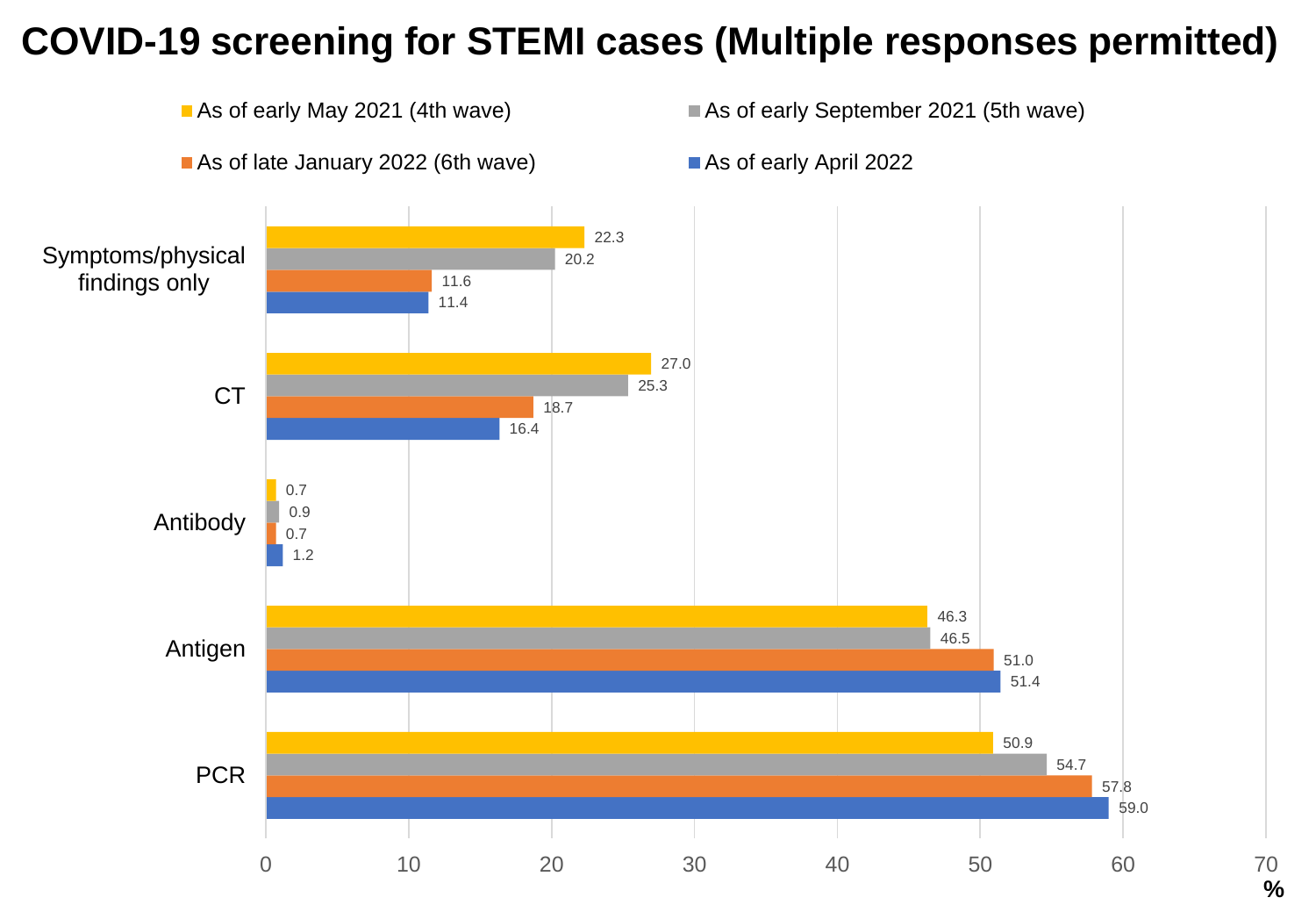#### **Catheter treatment among patients with a confirmed COVID-19 diagnosis**

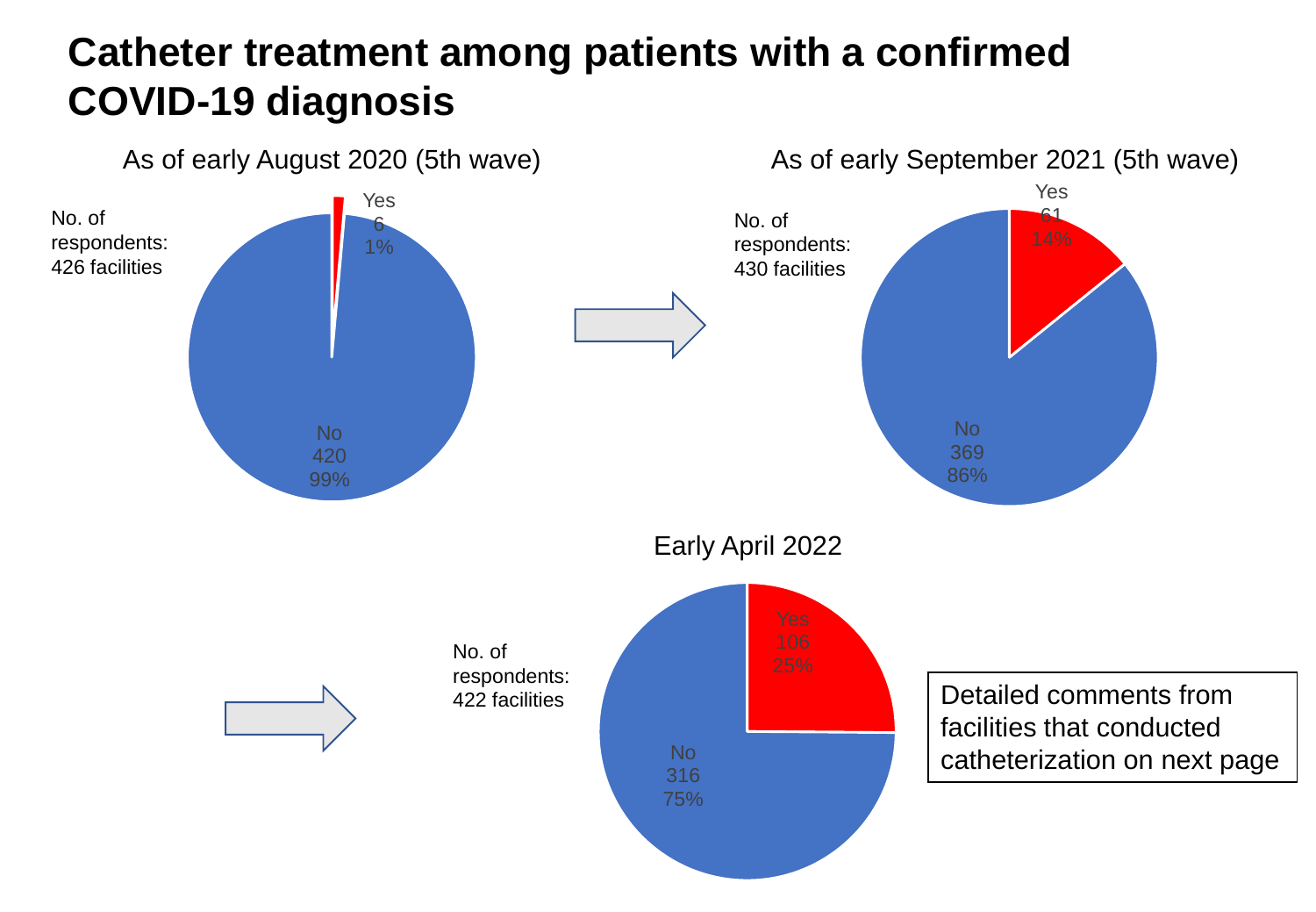#### **Comments from hospitals that conducted cardiac catheterization for COVID-19 positive patients (1)**

#### **PPE**

- It was hard to remain calm because a mask/face guard limited the visual field when conducting PCI.
- Manipulation under full PPE was inconvenient and hot.
- PCI under PPE was a physically heavy burden.
- All medical practices became difficult due to full protection.
- A patient with AMI associated with cardiogenic shock was transferred to a catheterization room to conduct PCI urgently; however, a positive result of the quantitative antigen test conducted before the procedure was reported during catheterization. This frightened us since intratracheal intubation was performed in the catheterization room before the test results were reported. Fortunately, the results of the PCR tests conducted for consecutive days were negative in all staffs.
- In the case of patients suspected to have STEMI, we initiate examinations under full PPE before obtaining the results.
- For STEMI cases and shock cases, COVID-19 positive may be identified after treatment. This may influence our mental strain.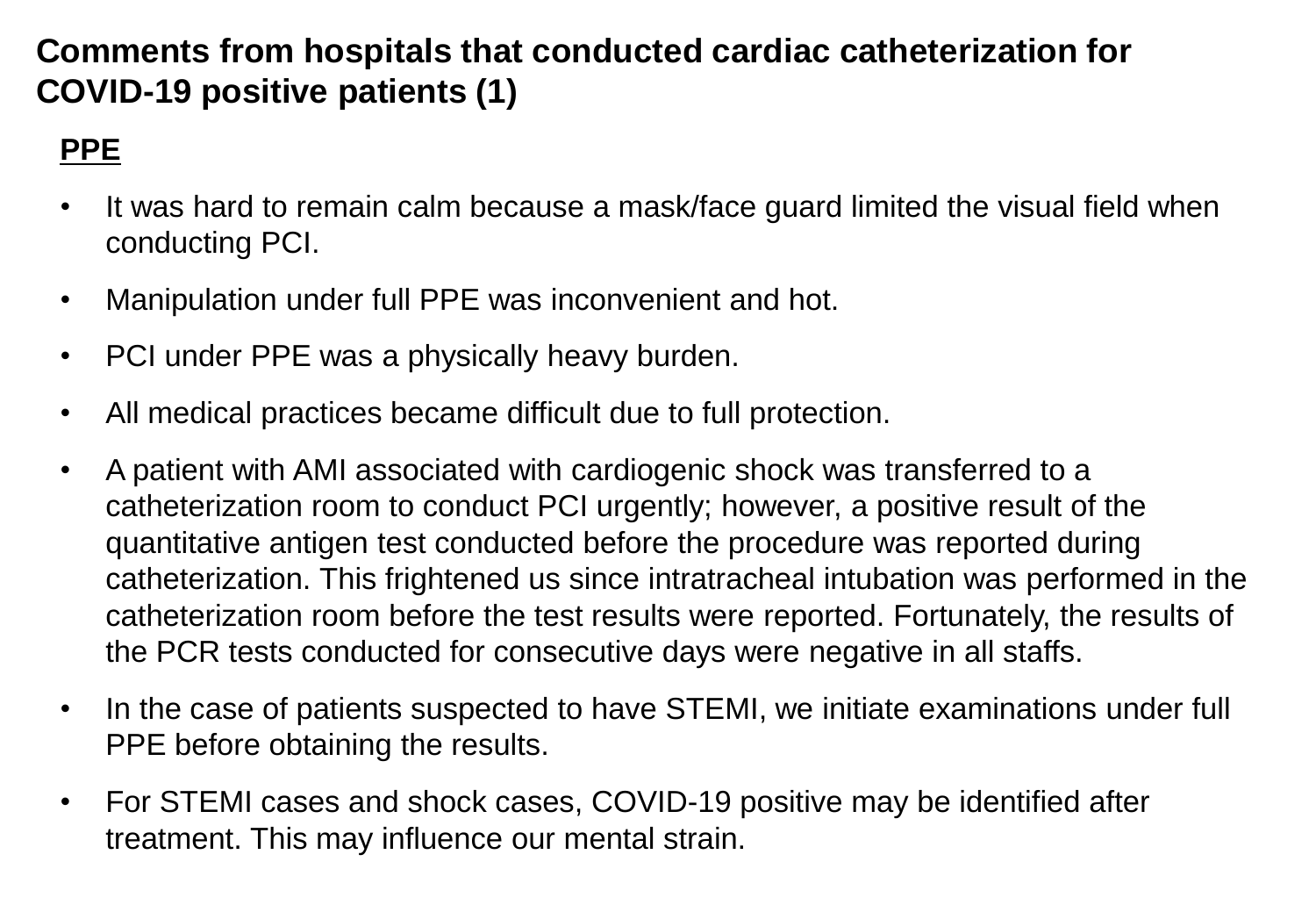#### **Comments from hospitals that conducted cardiac catheterization for COVID-19 positive patients (2)**

#### **Catheterization room/traffic line**

- The catheterization room used for a COVID-19 positive patient cannot be used after catheterization for a certain time because of cleaning the room.
- It was inconvenient due to being conducted in catheter rooms dedicated for patients with suspected or not confirmed COVID-19, where only minimum devices were placed.
- It was hard to take measures for airborne droplets onto devices and peripheral equipment.
- Waiting time for next examination was caused by cleaning, refuse separation, etc. in catheterization rooms after CAG/PCI. It seemed substantially stressful for physicians/nurses involved, as expected.
- Management of severe ACS had to be conducted by zooning, resulting in difficulty in conducting post-surgery rehabilitation.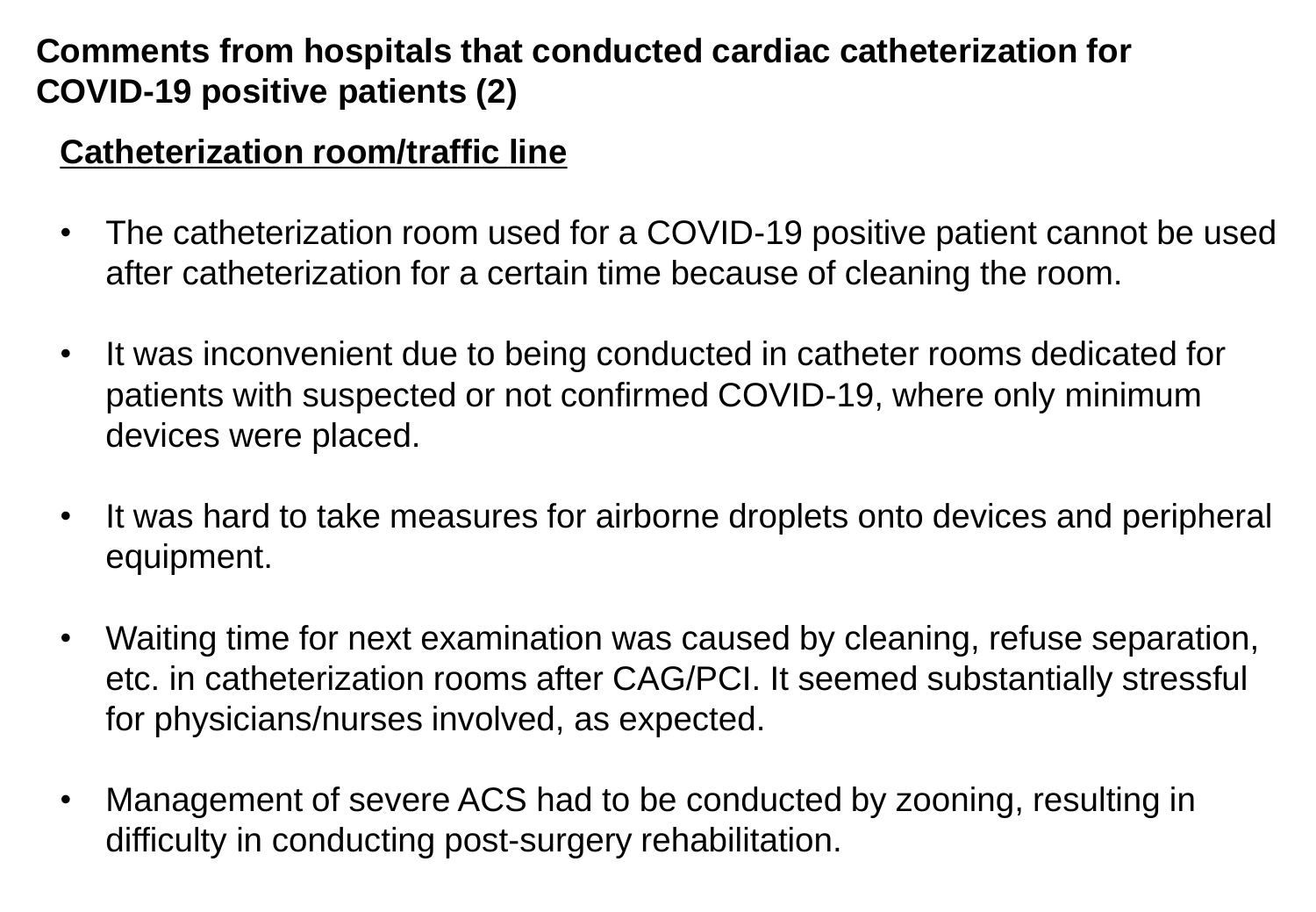#### **Comments from hospitals that conducted cardiac catheterization for COVID-19 positive patients (3)**

#### **Others**

A patient hospitalized by COVID-19 suffered from in-hospital AMI. The patient was treated with urgent PCI, however, had shock during PCI. Originally, treatment has been conducted by a limited number of physicians; however, since this occurred suddenly, multiple physicians entered the catheterization room and administered emergency medical treatment with incomplete protection. Fortunately, the patient with COVID-19 developed AMI before discharge from the corona virus ward; thus, no viral shedding might occur. Although no cluster was identified, there was a possibility of causing a cluster in our hospital if such cases occurred in patients with COVID-19 who were shedding viruses. Theoretically, a limited number of staff treats under complete protection. However, we are acutely aware that many staff may reflexively enter a catheterization room for emergency medical treatment when sudden changes in a patient's condition occur.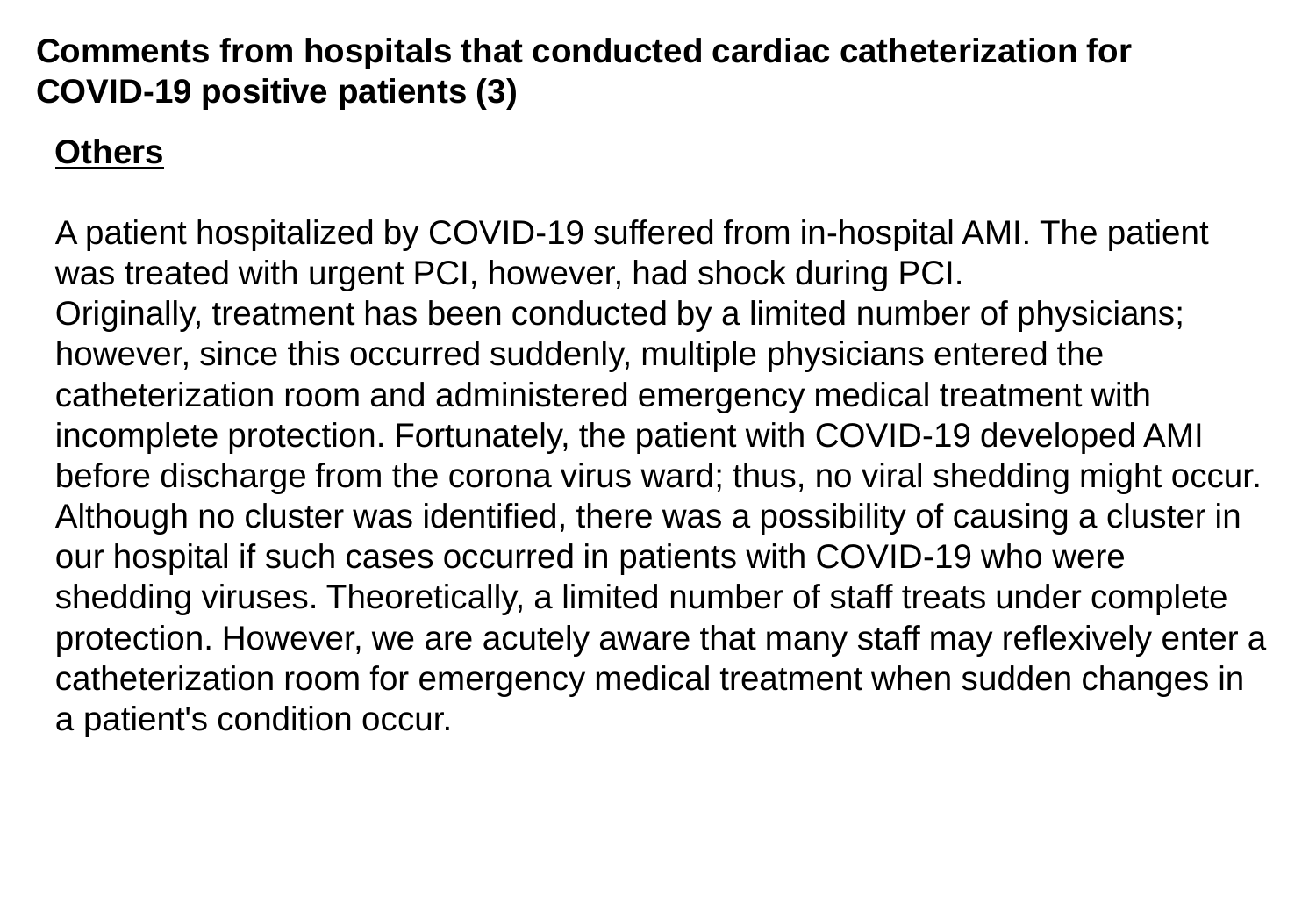#### **Comments from hospitals that conducted cardiac catheterization for COVID-19 positive patients (4)**

Some facilities are familiar with COVID handling, and there are some opinions for ingenuity.

#### **PPE, etc.**

- We experienced STEMI in positive cases confirmed by other facilities and STEMI cases determined as PCR-positive during treatment. We have been performing catheterization for all urgent cases using an N95 mask plus goggles in catheterization rooms with doors closed until PCR results are confirmed. This is a heavy burden for operators, but we are currently familiar with the manipulation under this procedure.
- Experiences for STEMI cases with confirmed positive results. Quarantine catheterization rooms, restriction of the number of staff, administer PCI under full PPE, as simulated. IABP was required for LMT cases but administered without any problem since such situations were simulated.
- Wear an N95 mask, administer under maximum precaution. Although it is slightly hard to breathe due to an N95 mask, there is no particular problem as usual.
- An airborne infection isolation system is placed at the entrance of the catheterization room to address COVID-19 at any time.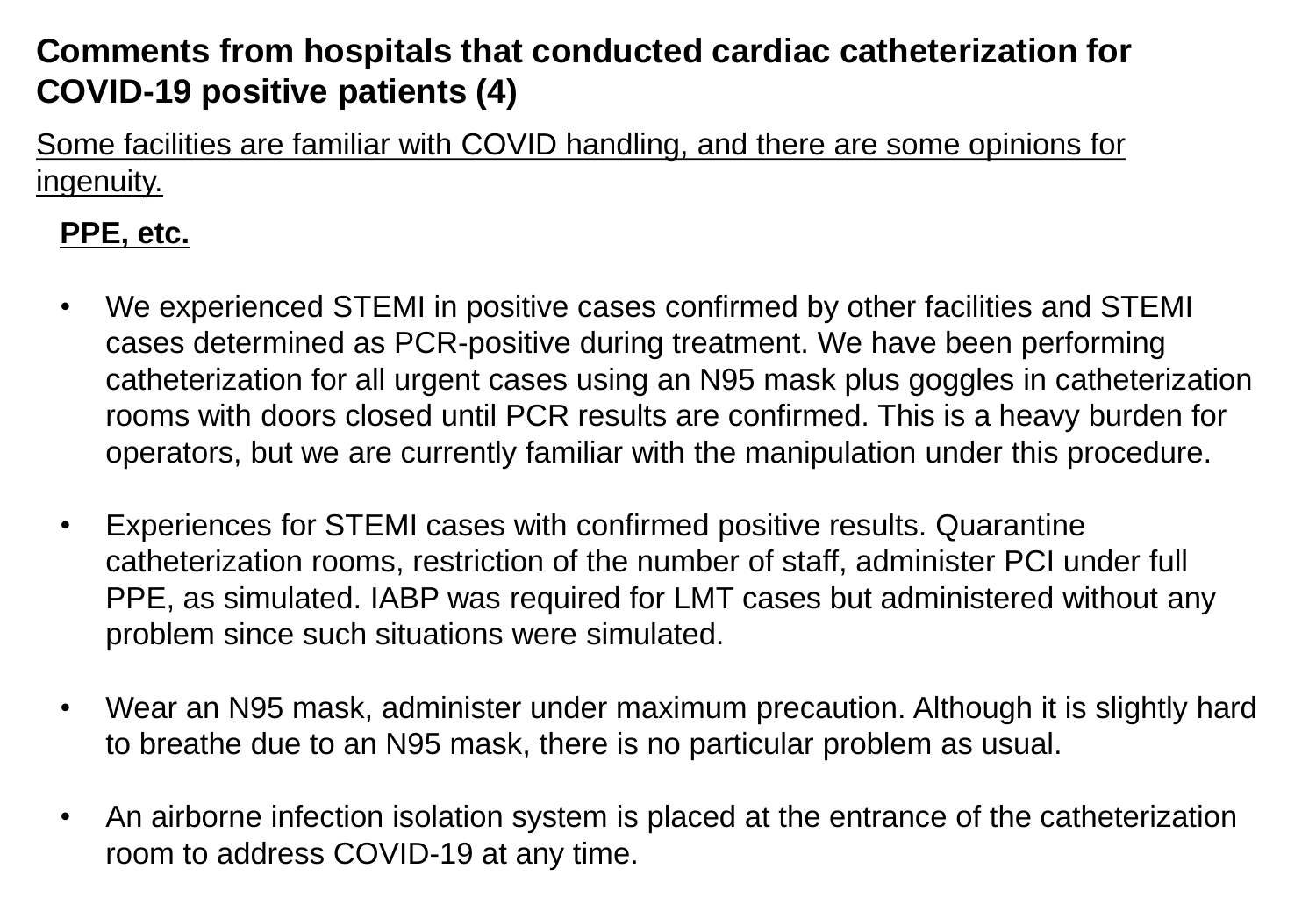#### **Comments from hospitals that conducted cardiac catheterization for COVID-19 positive patients (5)**

Some facilities are familiar with COVID handling, and there are some opinions for ingenuity.

#### **Practice of catheterization/PCI**

- We have a contrast medium injector. According to the development history of this equipment (developed by Professor Mitsudo to enable to conduct PCI by one-person), PCI by one-person, where only one PCI operator enters the catheterization room, has been used.
- For patients who are positive or potentially positive for COVID-19, the number of operators are restricted, without the use of IVUS.
- Angio-guided PCI without imaging modalities was performed.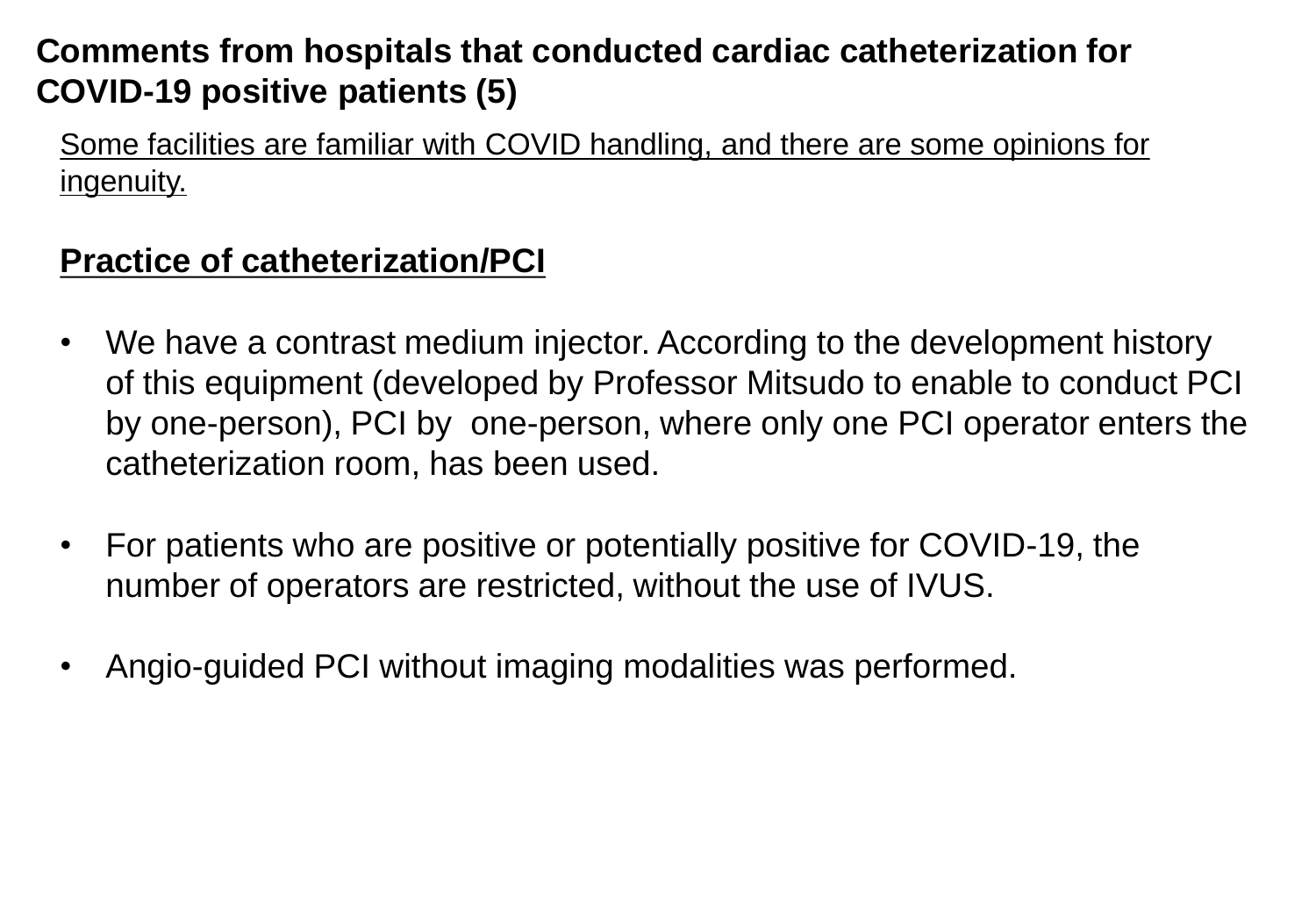# **Planned manipulation (PCI)**



#### Present (early April 2022)

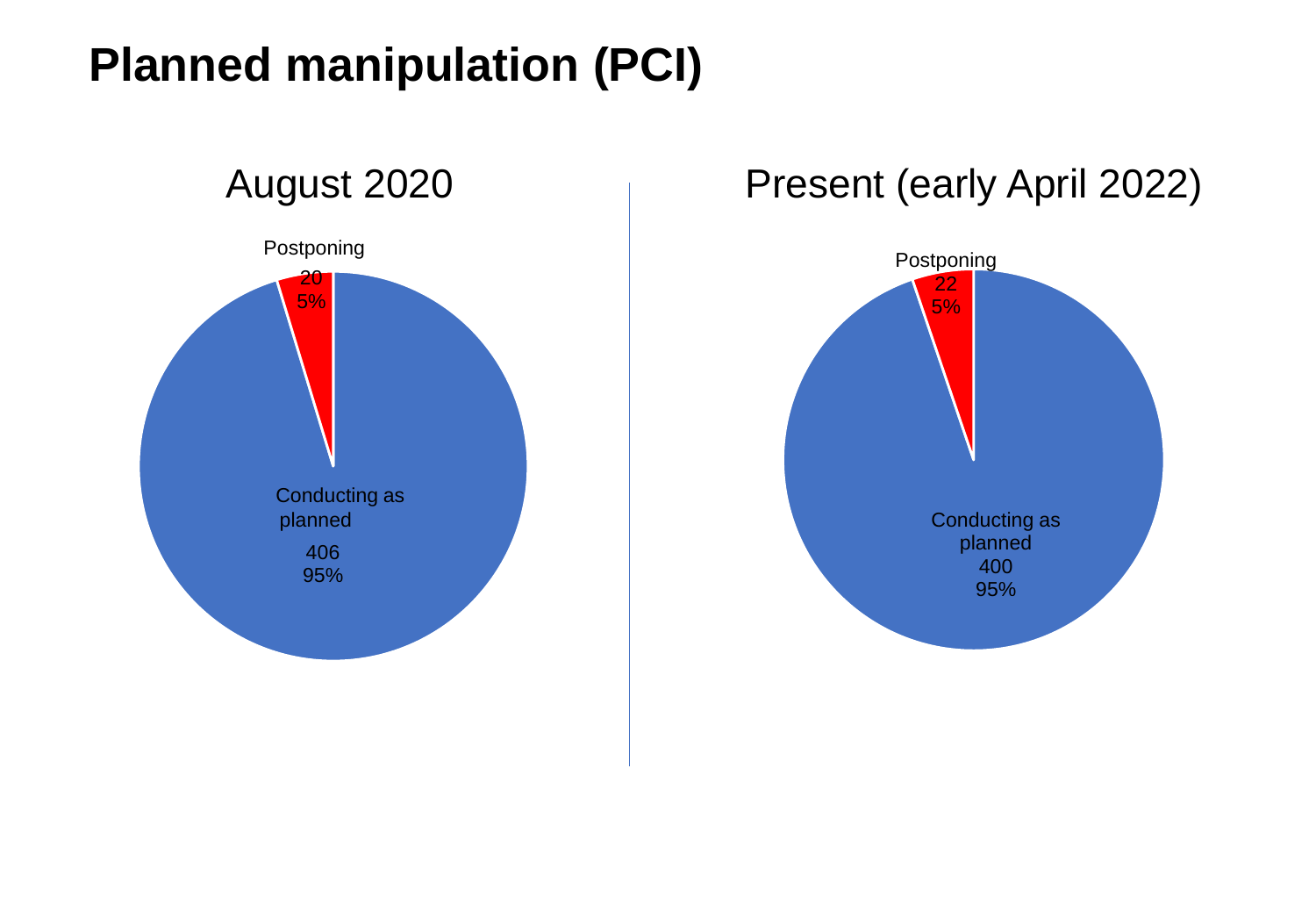#### **Bed utilization at present (early April 2022)**



**Cardiovascular internal medicine specialists secured at present (early April 2022)**

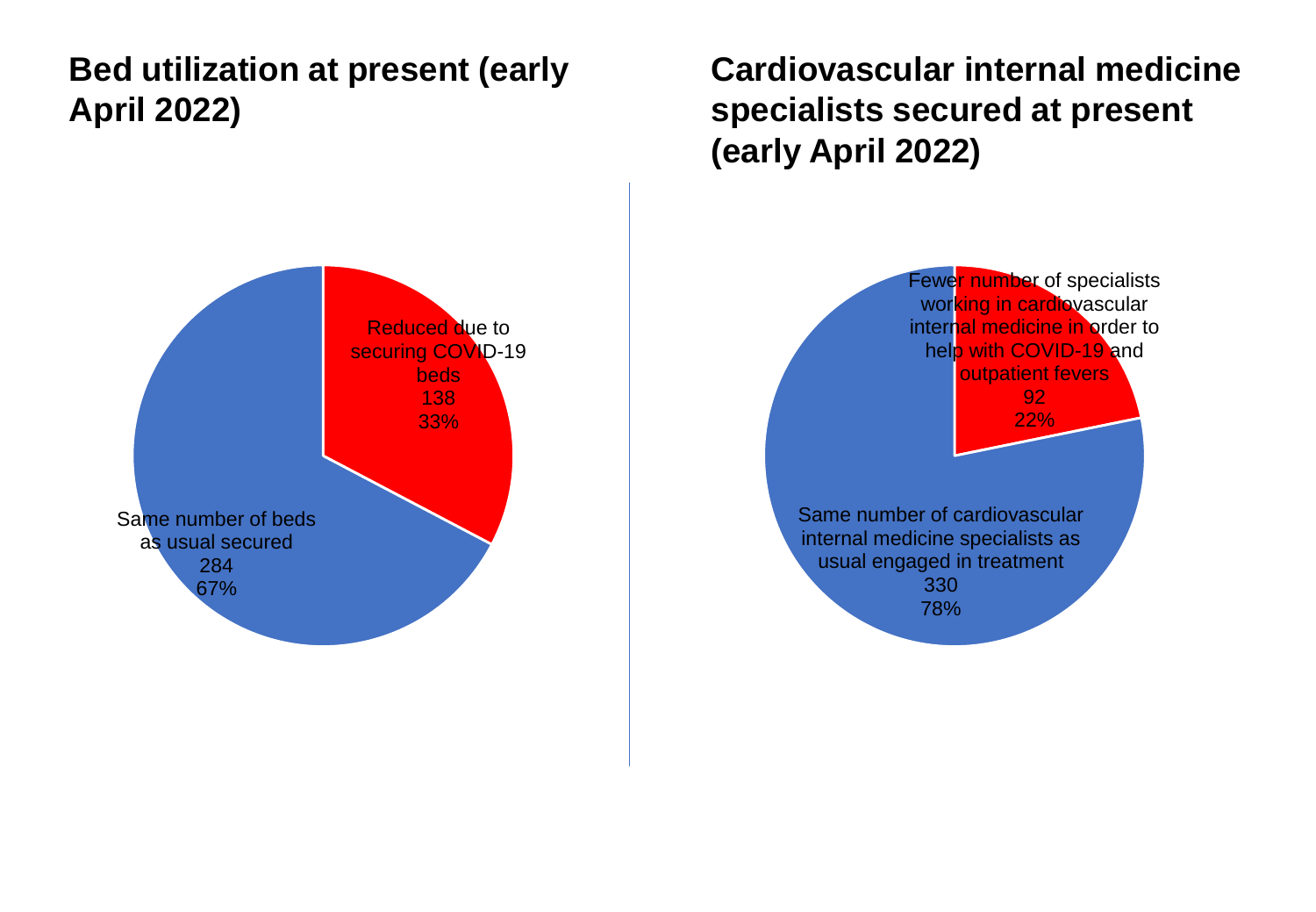#### **Most troublesome COVID-19 related issues at the facility (1)**

There is a time loss to wait for COVID-19 test results.

- Positive patients who are not predicted by symptoms, physical findings, contact history, etc. are increasing.
- Staff standing by at home due to close contact is increasing, resulting in a lack of physicians/staff in the clinical department.
- Since CCU still remains as the hospital ward for severe COVID-19, the bed utilization is decreasing, which encumbers usual beds and beds for the acute phase due to admission of COVID-19 patients.
- Staff is devoted to COVID-19 wards, and there is a lack of manpower for usual medical care due to infection of staff in the clinical department, etc.; thus, duty and urgent treatment are impossible.
- $\cdot$  At the sixth wave peak, a series of infections including multiple infections in hospital wards, infections of staff, etc. occurred, resulting in restriction of admission of urgent patients including ACS as well as restriction of overall medical care. In contrast, in the case where neighboring hospitals restricted admission, our hospital might be responsible for the second emergency duty; thus, there was a difficulty in the management of physicians and staff in the medical department.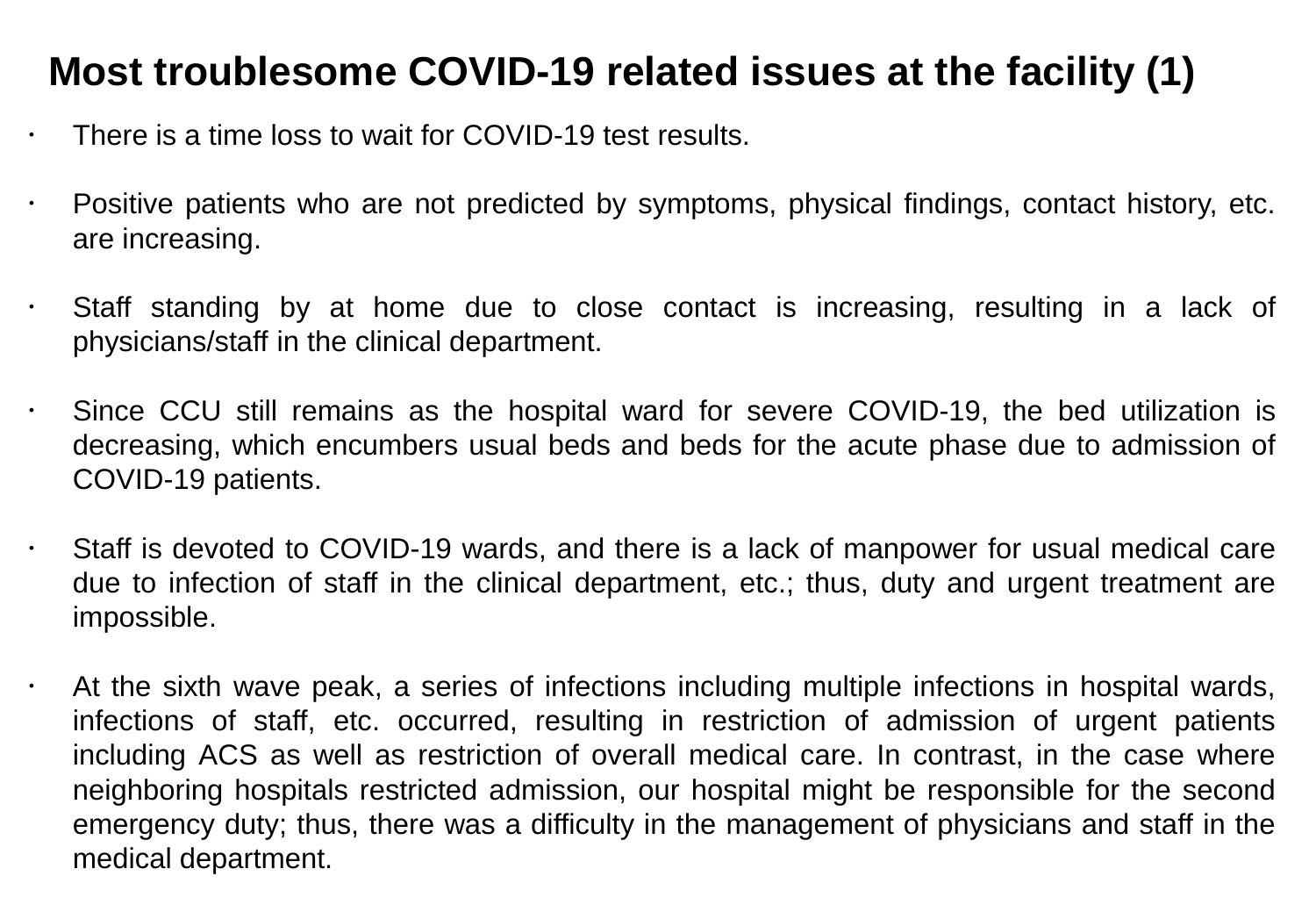#### **Most troublesome COVID-19 related issues at the facility (2)**

- Screening for all cases has not been conducted due to the limited number of PCR kits.
- Postponement of elective PCI
- An antigen test or PCR test before hospitalization is mandatory upon scheduled hospitalization; thus, a visit only for a pre-hospitalization test is a heavy burden for patients.
- When COVID-19 infection occurs in inpatients or staff, urgent treatment including ACS may be restricted for hospitals, and the burden is increasing because staff is devoted to medical care for COVID-19. On the other hand, working time is restricted in terms of labor management, in addition, hospitals have a responsibility to seek to provide safe and best medical care in such circumstances. Therefore, cardiovascular specialists working at local base hospitals are facing a predicament. We develop a critical feeling that a further decrease in young physicians who aim to be cardiovascular specialists may occur under these situations.
	- No academic conferences can be held locally.